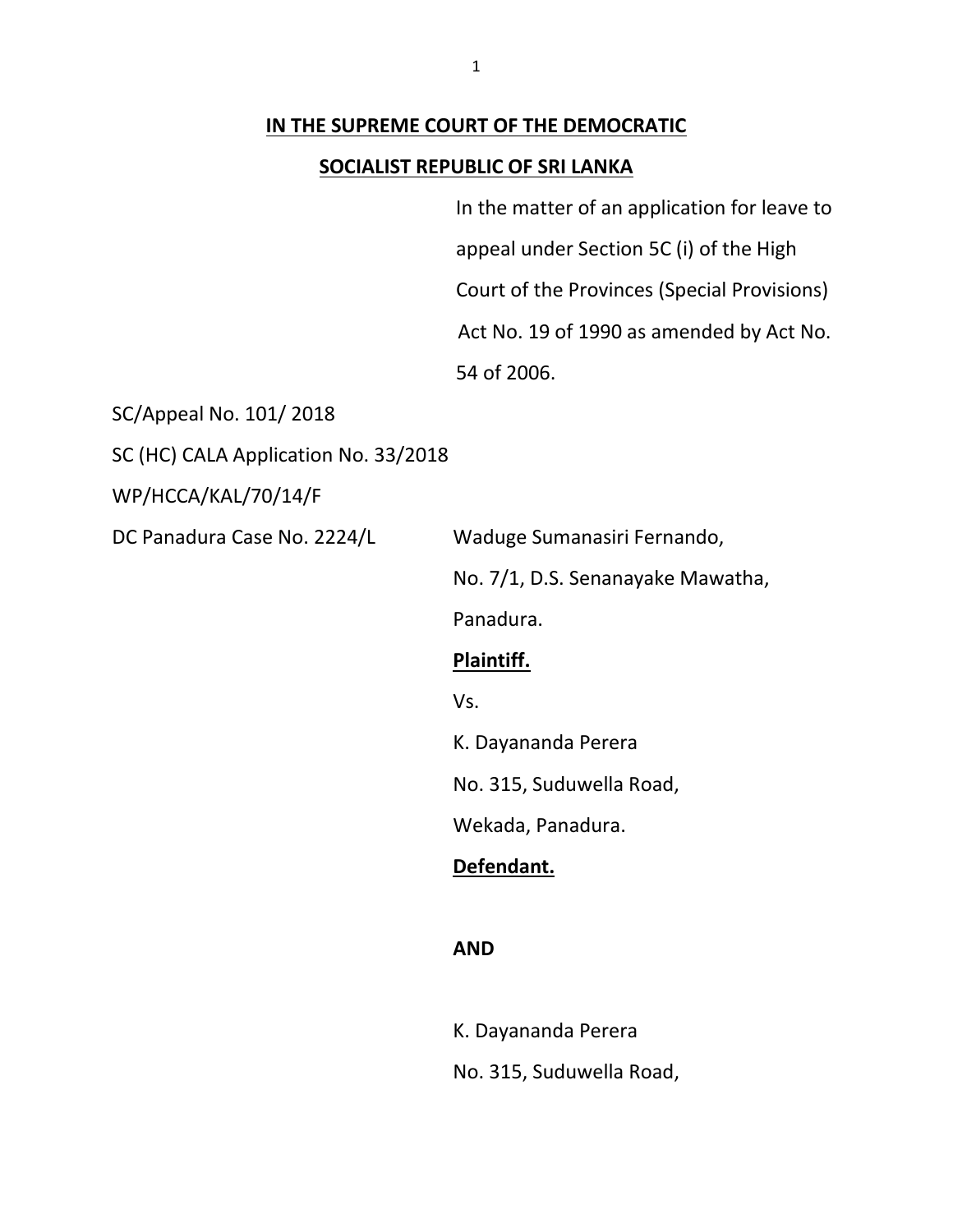Wekada, Panadura.

### **Defendant – Appellant.**

Vs.

Waduge Sumanasiri Fernando,

No. 7/1, D.S. Senanayake Mawatha,

Panadura.

**Plaintiff – Respondent.**

## **AND NOW BETWEEN**

K. Dayananda Perera

No. 315, Suduwella Road,

Wekada, Panadura.

**Defendant – Appellant – Petitioner.**

Vs.

Waduge Sumanasiri Fernando,

No. 7/1, D.S. Senanayake Mawatha,

Panadura.

**Plaintiff – Respondent – Respondent.**

**Before**: Vijith K. Malalgoda, PC, J

P. Padman Surasena, J

E. A. G. R. Amarasekara J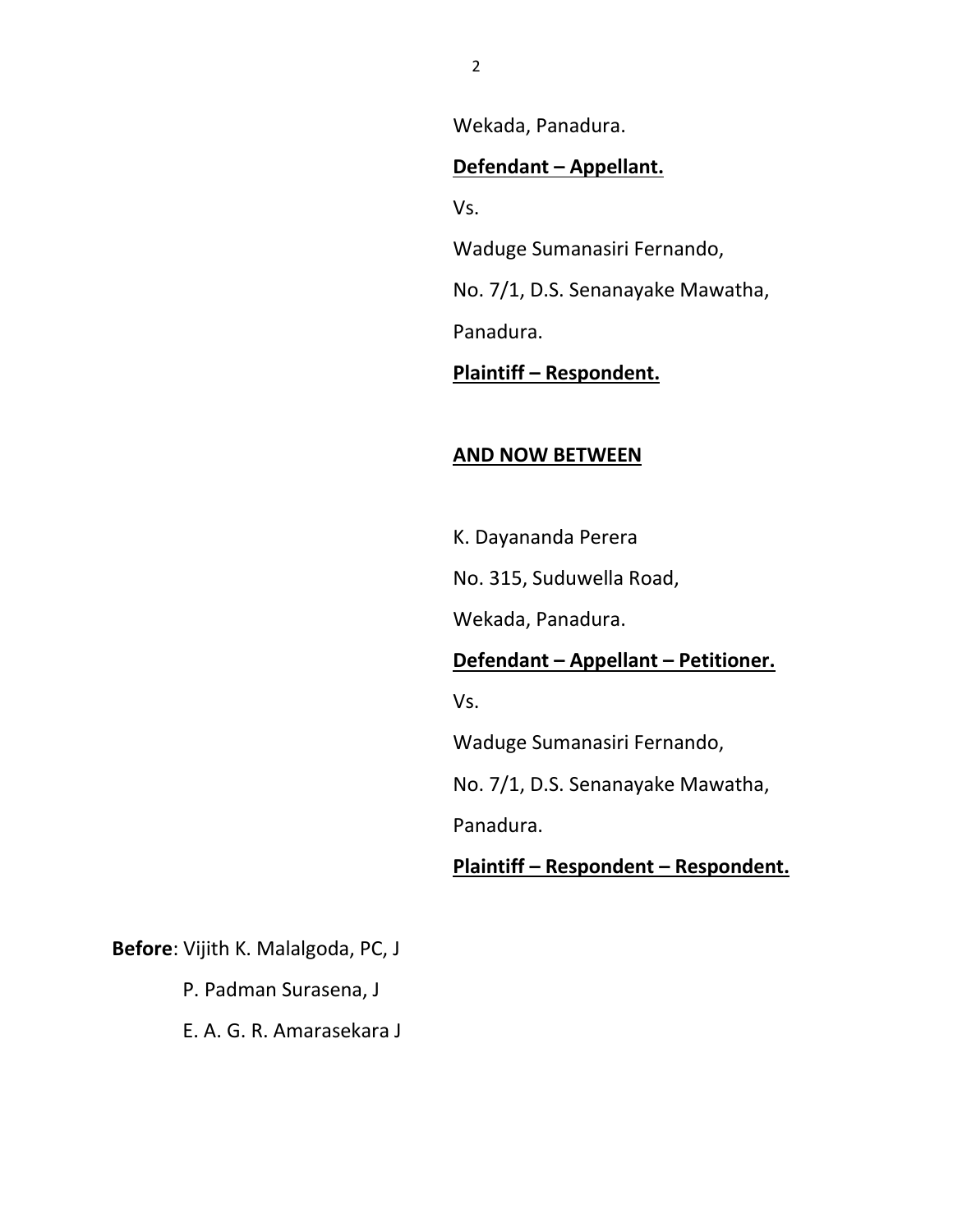**Counsel**: Ranjan Gunaratne for the Defendant – Appellant – Petitioner

Thishya Weragoda for the Plaintiff – Respondent – Respondent

**Argued on**: 04.10.2019

**Decided on**: 21.10.2021

# **E. A. G. R. Amarasekara J**

The Plaintiff – Respondent – Respondent (hereinafter referred to as the Plaintiff – Respondent or the Plaintiff) instituted an action in the District Court of Panadura against the Defendant – Appellant – Petitioner (hereinafter referred to as the Defendant – Petitioner or the Defendant) by his plaint dated 21.04.2009, praying inter alia for a declaration that he be entitled to the land described in the  $5<sup>th</sup>$ schedule to the plaint, and for the eviction of the Defendant, his agents and servants from the said land described in the 5<sup>th</sup> schedule to the plaint and for damages. The same reliefs were prayed in the amended plaint dated 17.01.2011 where the 5<sup>th</sup> schedule has been described as per the plan No.1778 made by T.D K.R.P. Pathegama, Licensed Surveyor. The Plaintiff – Respondent in his amended plaint inter alia averred that;

- Ismail Marikkar Mohamadu became the owner of the land described in the  $1<sup>st</sup>$ schedule to the plaint by deed No. 1451 dated 24.11.1944 attested by M.M.A. Raheem Notary Public.
- Said Ismail Marikkar Mohamadu transferred his rights acquired by the aforesaid deed to Waduge Pedrick Premachandra Fernando by deed No. 4374 dated 14.02.1947 attested by W.P. Senevirathne, Notary Public.
- Said Premachandra Fernando transferred a part of the said land described in the  $1<sup>st</sup>$  schedule to the amended plaint which is described in the  $2<sup>nd</sup>$  schedule to the amended plaint by deed No. 11483 dated 12.09.1969 attested by Arthur Wijesuriya, Notary Public to the Plaintiff, Waduge Sumanasiri Fernando and the Plaintiff also acquired prescriptive title.
- The common access road (පොදු පුවේශ මාර්ගය) to the lands described in the  $1<sup>st</sup>$  and  $2<sup>nd</sup>$  schedules to the amended plaint was the land described in the  $3<sup>rd</sup>$ schedule to the amended plaint.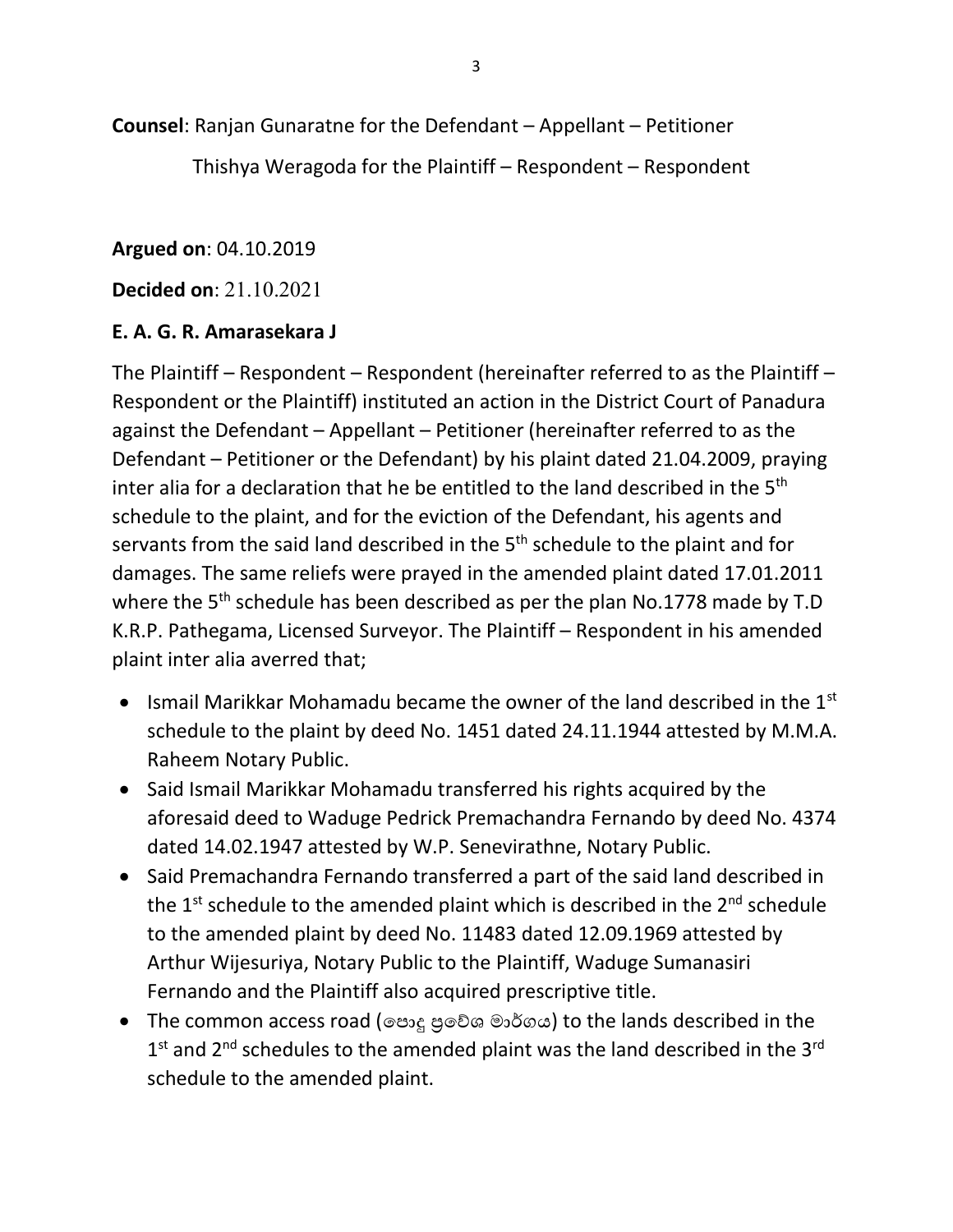- The Plaintiff's father purchased the soil rights (පොළවේ අයිතිවාසිකම්) of the road described in the 3<sup>rd</sup> schedule to the amended plaint from the original owner, Ismail Lebbe Marikkar Mohamadu by deed No. 3408 dated 29.11.1969 attested by Ranjith Weerasekara, Notary Public subject to the right of way to access only the land described as lot C in the plan No. 3812.
- At the demise of the plaintiff's father, Waduge Premachandra Fernando, his rights devolved on the plaintiff and his siblings and the said siblings of the Plaintiff conveyed all the rights of the said roadway to the plaintiff by deed of gift No. 773 dated 23.02.2008 attested by Upul Kumara Munasinghe, Notary Public. Thereby, the plaintiff became entitled to the soil rights of the road described in the 3<sup>rd</sup> schedule to the amended plaint.
- The Plaintiff alienated a portion of the land described in the  $2^{nd}$  schedule to the amended plaint, which is the  $4<sup>th</sup>$  schedule to the amended plaint by deed No. 12145 dated 20.04.1998 attested by A.P. Fernando, Notary Public.
- The subject matter of this action is the remaining portion of the land described in the 2<sup>nd</sup> schedule to the amended plaint (subsequent to the said alienation), which is described in the  $5<sup>th</sup>$  schedule to the amended plaint.
- On or about 16.12.2000, the defendant informed the plaintiff that a portion of the land described in the  $5<sup>th</sup>$  schedule to the amended plaint forms a part of the roadway described in the 3<sup>rd</sup> schedule to the amended plaint.
- The Defendant prepared a plan without informing the plaintiff and by the said plan the defendant unlawfully seized a portion of the land described in the 5<sup>th</sup> schedule to the amended plaint which is described in the  $6<sup>th</sup>$  schedule to the amended plaint.
- Accordingly, a cause of action arose for a declaration that the plaintiff is the owner of land described in the 5<sup>th</sup> schedule to the amended plaint and to eject the defendants and all under him from the said land and for damages. (The correct dates of deeds No.773 and 12145 mentioned above should be 23.12.2008 and 20.04.1988 respectively)

The Defendant –Petitioner filed his answer dated  $16<sup>th</sup>$  May 2011 and by the said answer stated inter alia that;

• The right of way shown in plan No. 3812 as lot B was widened to 10 feet around 30 years ago.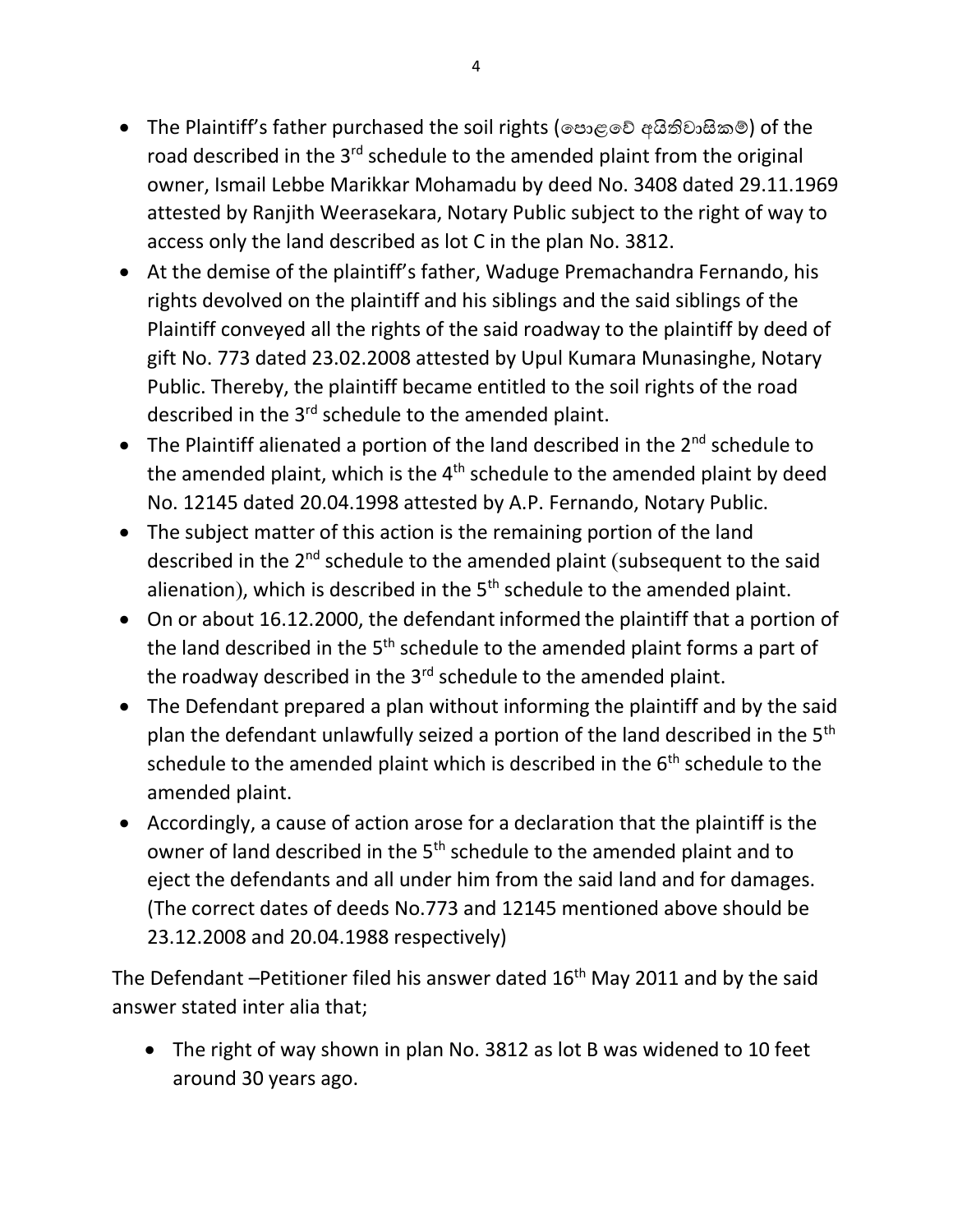- Defendant and his predecessors in title have used this road for over 20 years. Therefore, the defendant and his predecessors acquired a prescriptive right to the said 10 feet wide road as per the provisions of the Prescription Ordinance.
- Said 10 feet wide road is depicted in the plan No. 25/63 dated 14.12.2006 prepared by the licensed surveyor, D.R. Kumarage.
- In the Eastern Boundary of the said road there was a line of bricks and that was destroyed and removed by the plaintiff.
- As per the schedule of the deed No. 3408, plaintiff's father was not given the soil rights of Lot C. Therefore, there is no legal right for the plaintiff to proceed with this action.

Accordingly, the Defendant – Petitioner stated that there is no cause of action accrued against the Defendant - Petitioner and thereby prayed for the dismissal of the action with costs. However, it must be noted here that the Plaintiff has never claimed soil rights to Lot C of Plan no.3812, but as per paragraphs no.7,8,9 and 10 of the amended plaint he claims soil rights to the lot B of plan no. 3812 subject to the right of way to lot C. Nevertheless, it appears, when framing issues, the Defendant Petitioner has framed issues querying whether the Plaintiff's father had soil rights to said Lot B in Plan no. 3812.

The plaintiff has taken out a commission and accordingly A D K R P Pathegama, licensed surveyor has prepared plan no.1778 to depict the alleged encroachment by the defendant and this plan has been later marked as P 6 at the trial.

At the commencement of the trial, it was admitted that the right of way to the lands described in the 1st and 2nd schedules to the amended plaint was the roadway described in the 3rd schedule to the amended plaint. Thereafter, issues No. 1 to 5 were raised on behalf of the Plaintiff – Respondent and issues No. 6 to 11 were raised on behalf of the Defendant – Petitioner.

Issues raised for the Plaintiff – Respondent basically put in question whether the Plaintiff is the owner of the land described in the  $5<sup>th</sup>$  schedule to the amended plaint and whether the said land is depicted in the aforesaid plan made by Mr. Pathegama, Licensed Surveyor as lot 1 and 2 and further, whether the Defendant has unlawfully encroached aforesaid Lot 1 on or around 16.11.2000. When considering aforesaid issues along with the prayers in the plaint which is to be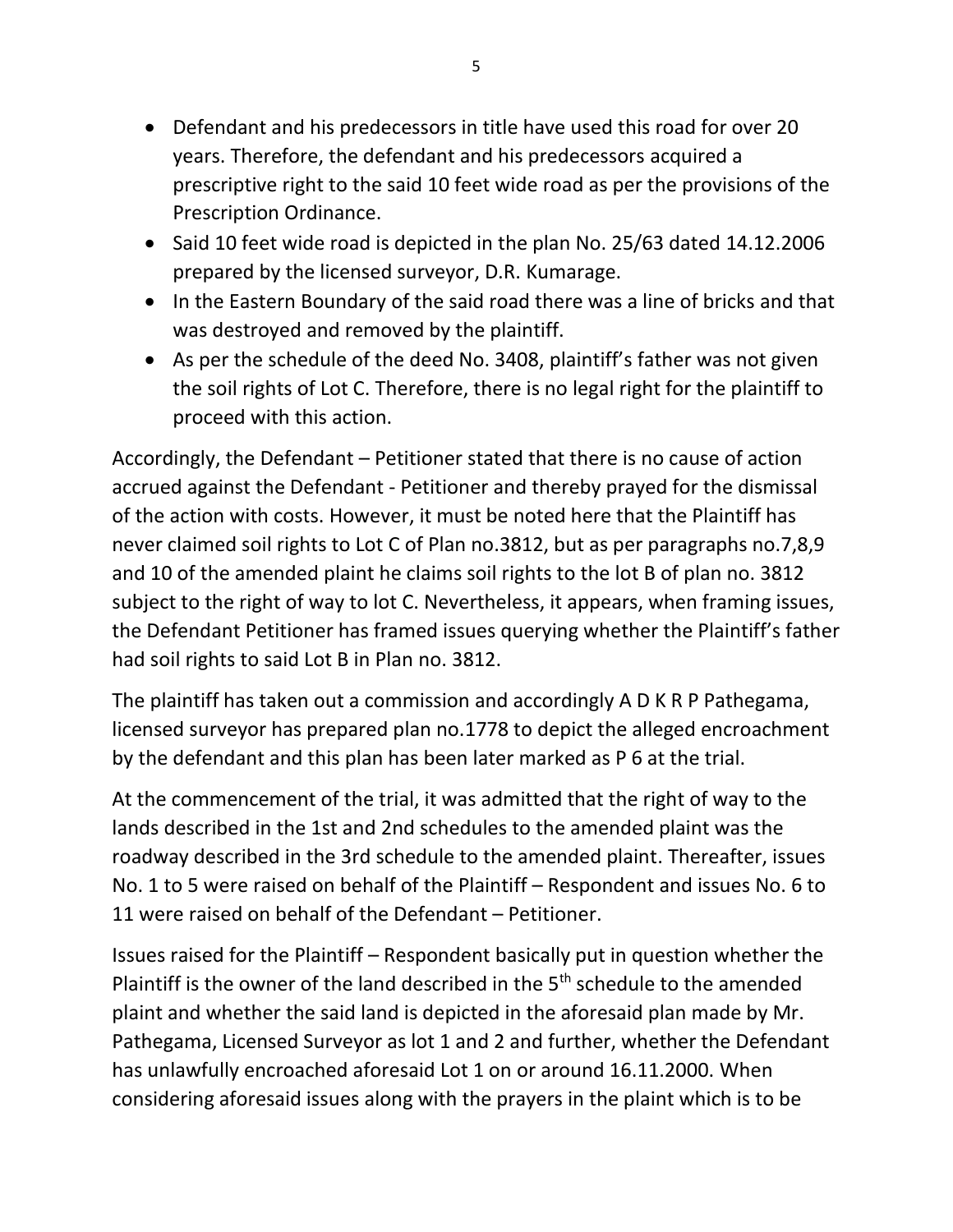granted in case if the aforesaid issues are answered in favour of the Plaintiff, it is clear that the Plaintiff's case takes the form of a *Rei Vindicatio* action.

The Defendant – Petitioner framed issues and mainly queried;

- Whether the defendants became the owners of the road described in the Plan No. 3812 of John R. A. Rodrigo, licensed surveyor around 30 years ago?
- Whether this 10-feet wide road is depicted in the plan No. 25/63 dated 17.12.2006 prepared by D.R. Kumarage, Licensed Surveyor. (The correct date of the said plan should be 14.02.2006)
- Whether the defendant and his predecessors in title used this roadway and accordingly, whether the defendant and his predecessors acquired prescriptive title to the said 10 feet wide roadway as per the provisions of the Prescription Ordinance?
- Whether the plaintiff's father became entitled to the soil rights of the roadway as described in the paragraph 7 of the plaint?
	- $\circ$  If not, whether the plaintiff became entitled to the soil rights of this roadway subsequent to the demise of his father?
	- $\circ$  If not, whether the plaintiff can maintain this action?

As per the proceedings dated 05.10.2011 and order dated 16.02.2012 of the district court proceedings, there had been another 3 counter issues numbered as 12,13 and 14 raised by the Plaintiff and the Defendant respectively, but not answered in the judgment of the district court. However, no party has expressed their concern over not answering those three issues in their submissions in this appeal. On the other hand, I am also of the view that those three issues were not materially relevant to the matter that was in dispute before the learned district judge as the dispute was limited to the fact whether the Defendant has encroached a portion from the land described in the 5<sup>th</sup> schedule to the amended plaint by adding it to the right of way he already had over the land described in the 3<sup>rd</sup> schedule to the amended plaint.

Both the District Court and the Civil Appellate High Court held in favour of the Plaintiff and being aggrieved by the judgment of the learned High Court judges, the Defendant filed a leave to appeal application to this court and this court granted leave only on one question of law which is quoted below.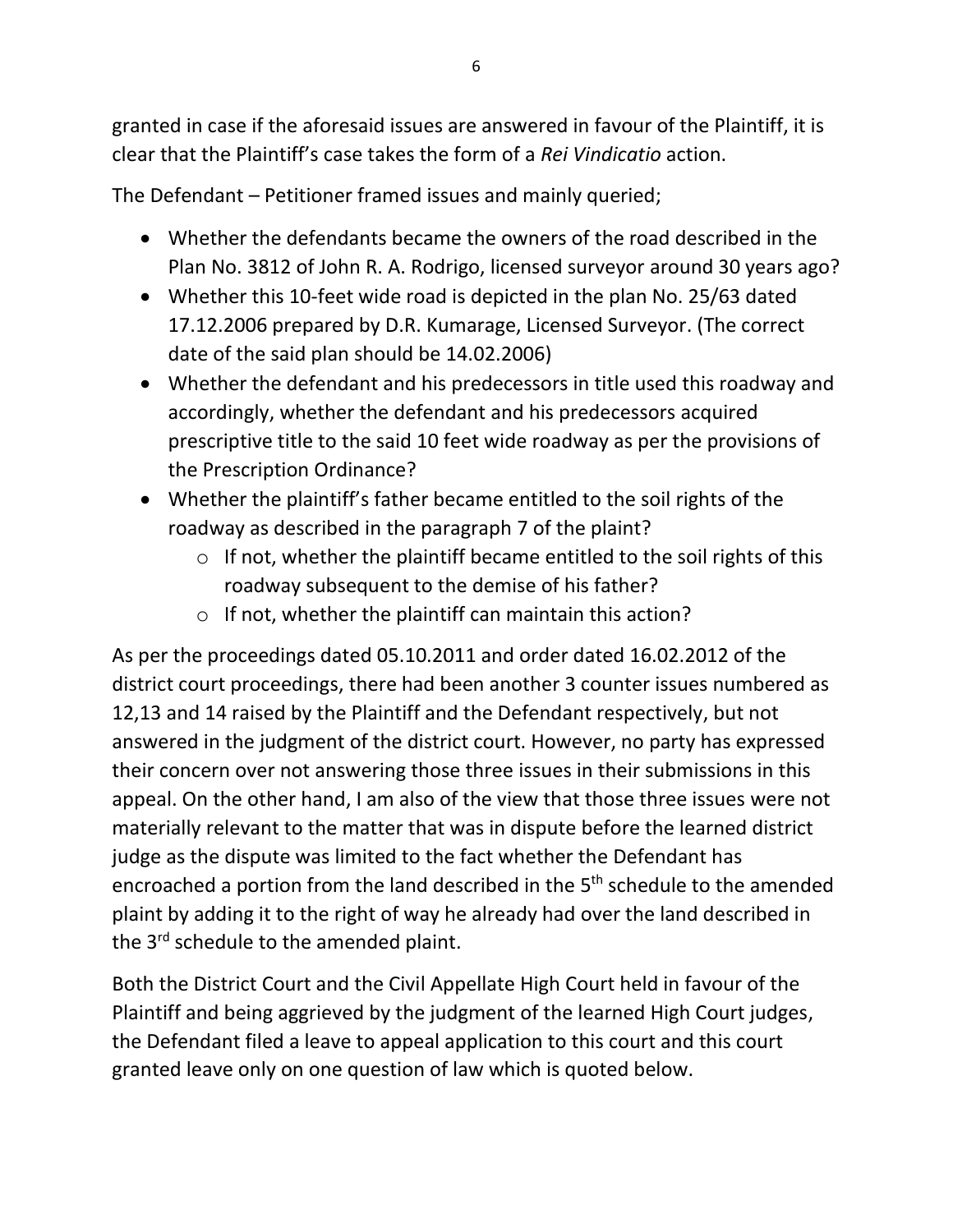"*Did the learned Judges of the High Court of Civil Appeals err in law in failing to appreciate that the defendant and his predecessor-in-title had prescribed to a 10 ft wide road*?"- vide journal entry dated 10.07.2018.

Answer to this question of law will mainly depend on whether there were sufficient facts before the learned district judge to establish that the Defendant and his predecessor have prescribed to a 10 feet wide Road and whether the Learned High Court Judges failed to realize that the learned District Court Judge was erred in evaluating evidence in that regard.

The Plaintiff has marked P1 to P8 at the trial which includes some deeds and plans to prove his case. It must be noted that none of these documents were impeached through issues and only P2, P2A and P6 and P6A were marked subject to proof when they were tendered in evidence for the first time. P2 is the plan made by J R A Rodrigo, licensed surveyor and P2 A appears to be the field notes relevant to the said plan P2. P6 and P6A are the plan No.1778 and its report made by T D K R P Pathegama, Licensed Surveyor. T D K R P Pathegama, Licensed Surveyor has given evidence to prove the plan and the report he made. Since J R A Rodrigo, Licensed Surveyor is dead, it appears one Ajith Prassanna Silva, Licensed Surveyor, who has previously used plans made by said J R A Rodrigo and who has seen the signature of said J R A Rodrigo, has been summoned to prove the said plan marked P2. Furthermore, at the close of the plaintiff's case, the Defendant has not reiterated the objections made to those documents. Thus, when the decision of **Sri Lanka Ports Authority V Jugolinija Bold East (1981) 1 Sri L R 18** is considered together with section 154 of the Civil Procedure Code, all the documents marked by the plaintiff as P1 to P8 can be considered as evidence for all the purposes of the case filed before the District Judge. By tendering deed no. 11483 marked as P1, the Plaintiff has established how he became entitled to the land described in the second schedule to the plaint which is Lot A of the said plan marked P2 as stated in paragraph 4 of the amended plaint. As per the portion marked as P1A in the schedule of the said deed, the transferor of the said deed had acquired title through the deed No. 4373 dated 14.02.1947 attested by W.P. Senaviratne, Notary Public which supports the averments in the paragraph 3 of the amended plaint. Through P1 plaintiff has also acquired the right of way over the land described in the 3<sup>rd</sup> schedule to the plaint which is Lot B of the said Plan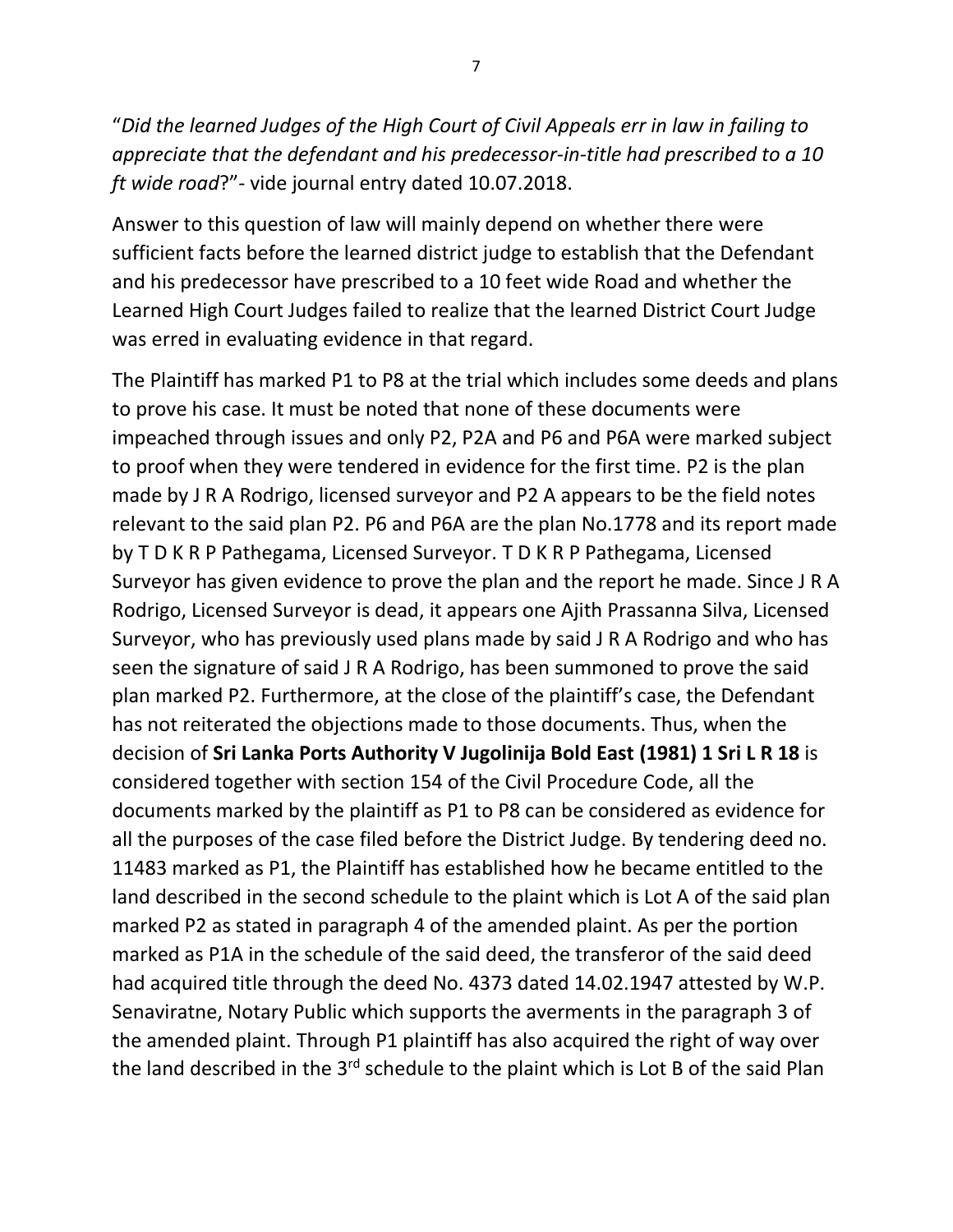marked P2. Further the Plaintiff had acquired title to Lot 3 and 4 of Gulugahawatte in plan no.1868 through the same deed marked as P1.

Facts stated in paragraph 6 of the amended plaint was admitted at the beginning of the trial. Thus, it is common ground that the land described in the third schedule to the plaint, which is lot B of the plan marked P2, was used as a common access road to the land described in the first schedule as well as to the land described in the second schedule to the plaint. To prove that the Plaintiff has later acquired soil rights of the said common access road subject to the right of way attached to Lot C in plan no.3812 as averred in paragraphs 7, 8,9 and 10 of the amended plaint, the Plaintiff has marked the deeds No. 3408 marked as P3, and 773 marked as P4 respectively. P3 and P4 establish the fact that the father of the Plaintiff bought the soil rights of the Lot B in P2 and after his demise the siblings of the Plaintiff transferred their rights to the Plaintiff. By tendering the documents marked P1, P2, P3 and P4 in evidence which were not challenged as aforesaid, the Plaintiff by a preponderance of evidence has shown that one time he was the owner of the land in the second schedule to the plaint and he gained soil rights to the land in the third schedule to the plaint subject to the right of way attached to lot C of P2 over the land in the third schedule to the plaint which is lot B of P2.

By deed no. 12145 marked as P5, the Plaintiff has transferred part of the land in the second schedule to the plaint while amalgamating that part with aforementioned Lot 3 and lot 4 of the plan no 1868 for which he acquired title through P1. The said amalgamation is depicted in the plan no.6575 made by Licensed surveyor L W L de Silva marked as P7. Lot B in P7 which is the land depicted in the 4<sup>th</sup> schedule to the plaint contains the said part of the land the plaintiff parted with by executing P5.

The Plaintiff has produced in evidence the plan no. 1778 made by T D K R P Pathegama, Licensed Surveyor which depicts the superimpositions of the lots A2 and B of plan no.3812 (marked as P2) and superimposition of Lot B in plan no.6575. Surveyor Pathegama has given evidence in support of the plan he made which has been marked as P6 at the trial along with its report marked as P6A. In his report marked P6A he states that his superimposition is correct due to the reason that 4 points identified as P Q R S coincides with the corresponding points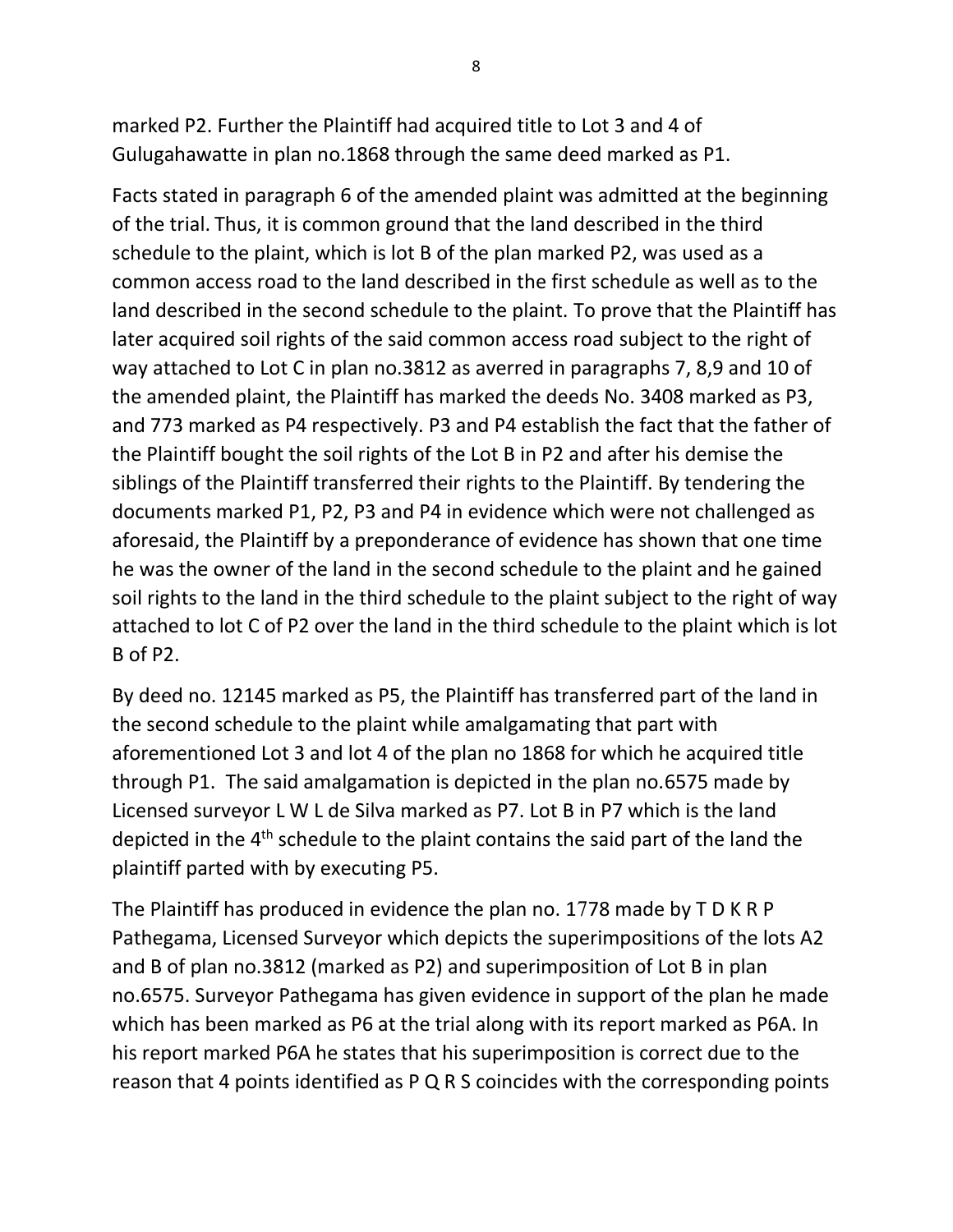in plan no. 3812(P2). Nothing is at least suggested in cross examination of surveyor Pathegama to challenge the said preciseness of the plan made by the said surveyor. No evidence has been led by the defendant to challenge the accuracy of P6 and P6A. Thus, the deeds and the plans marked by the Plaintiff along with the evidence given by the surveyor Pathegama establish on balance of probability that the Plaintiff has the paper title to lot 1 and 2 of the plan marked P6 which is the remaining portion of the land in the  $2^{nd}$  schedule to the plaint after the execution of P 5 by the Plaintiff. Said Lot 1 and 2 of plan marked as P6 is the land in the 5<sup>th</sup> schedule to the plaint. Further, it was established that the plaintiff has soil rights to lot B of plan no.3812(P2) subject to the right of way attached to Lot C of the same plan. It is also proved that lot 1 of P6 is not a part of said Lot B of P2 (Common Access Road for which the Plaintiff has soil rights) and it is an encroached portion for which the Plaintiff has paper title as part of land described in the 5th schedule to the plaint. Since the Defendant's position is that he has prescriptive rights to it, it is more probable that he has the possession of that lot 1 of plan marked P6.

In this backdrop, to defeat the Plaintiff's claims, the Defendant must show that he has a legal right to this encroached portion shown as lot 1 in P6. The position of the Defendant in his answer was that the road access shown as B in plan no. 3812 (P2) was widened to a road of 10 feet width 30 years ago and he and his predecessors used this road way for more than 20 years. Thus, the Defendant states that he has gained prescriptive rights as per the provisions of Prescription Ordinance. Further, it appears that the Defendant has taken up the position that the soil rights of the said road way was not with the plaintiff's father and as such he cannot maintain this action indicating indirectly that as the Plaintiff is not the owner of soil rights of the disputed roadway, he cannot maintain this action. Even the issues raised at the trial by the Defendant were based on the same stances taken up in the answer. However, as shown above, the Plaintiff has proved paper title to the said lot B in P2 as well as to the disputed lot 1 which is the alleged encroached portion in the plan no.1778 made by Pathegama, Licensed surveyor marked P6. Furthermore, this is not an action to declare that the Defendant has no right of way over lot B in P2 but to evict the Defendant from the encroached portion of the land described in the 5<sup>th</sup> schedule.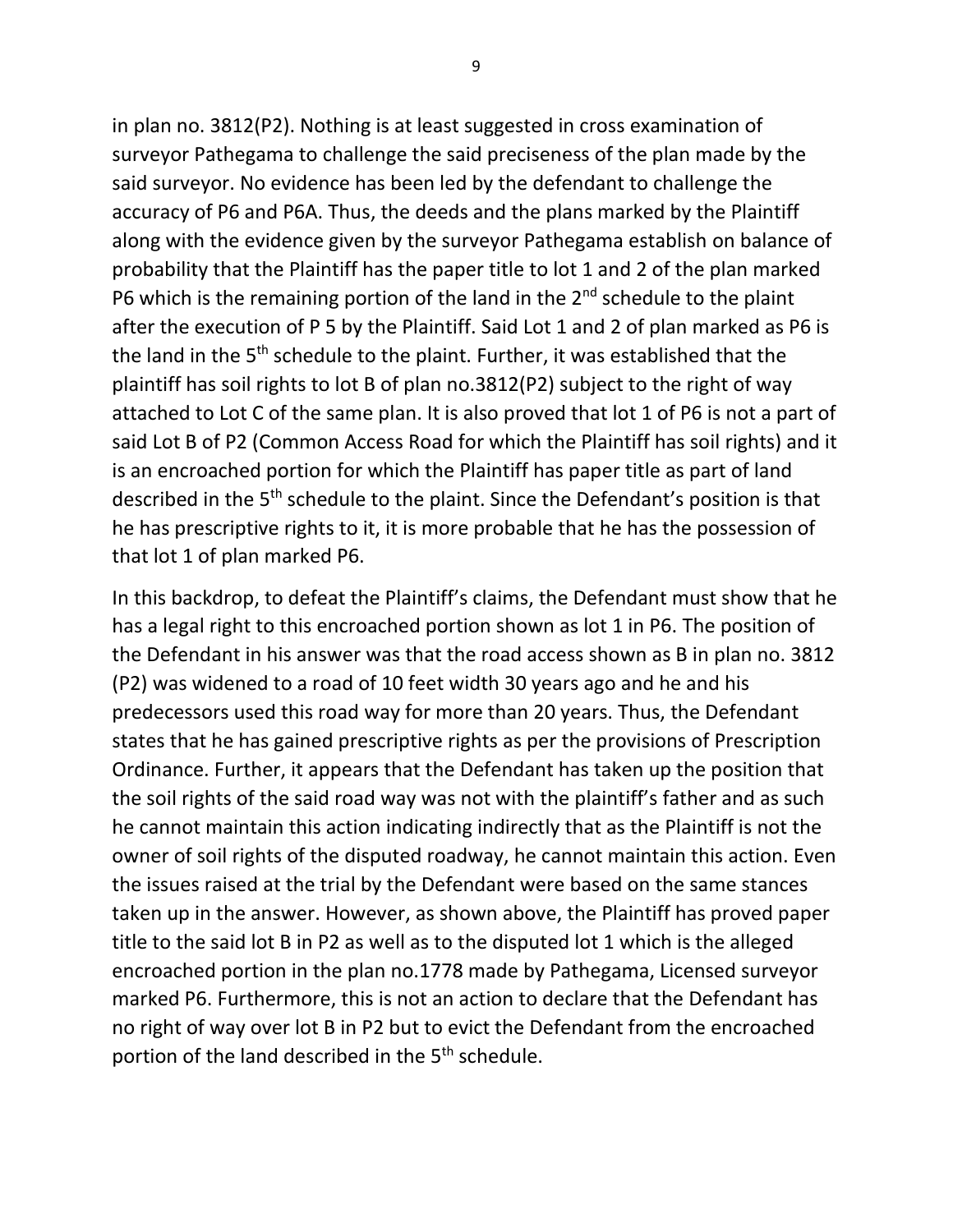Mr. Pathegama, licensed surveyor in his report marked P6A at paragraph 4:11 as well as in his evidence states that the Defendant is using a roadway one and half feet wider than the road way shown in plan marked P2 as Lot B. Thus, it is clear that the Defendant is now using the encroached portion shown as lot 1 in Plan marked P6 which is part of the land in schedule no 5 of the amended plaint as part attached to his roadway. Nevertheless, to prove prescriptive rights to this encroached portion or lot 1 in P6, the Defendant must show 10 years or more adverse possession or adverse user of this encroached portion as a right of way. The first witness called by the Defendant, one Premasiri Fernando has given evidence to prove the photographs (V1 to V3) and he has not given any evidence with regard to the user or possession of the encroached portion which is lot 1 of P6. Other than the said witness, only the Defendant and a Notary Public have given evidence in support of the version of the Defendant. Said notary public has given evidence with regard to the execution of deed No 2466 marked V4 and he was not a witness to establish the fact that the Defendant had adverse possession or user of the encroached portion which is lot 1 in P6 as part of a road access for more than 10 years. The Defendant in his evidence in chief has stated that he bought his land by aforesaid V4 and it was bought along with the right of way mentioned in that deed, and further that the said right of way is the matter in dispute. He has further testified that his predecessors in title said to him that the said right of way has been used by his predecessors in title for more than 15 years and even that the Plaintiff had admitted in evidence that the said road in V1 (though V1 has been referred to as a plan, in fact V1 is one of the photos tendered by the Defendant) was used for more than 60 years. However, it must be noted that the Plaintiff does not dispute the right of way given by deed marked V 4 which is lot B in P2 containing 3.20 perches. What is in dispute is part of the land described in the  $5<sup>th</sup>$  schedule to the amended plaint which is shown as lot 1 in P6 and said lot 1 is found adjacent to aforesaid right of way, namely lot B of P2, on its west boundary as per the plan marked P6. The deed marked V4 has not given any soil right or right of way to this portion of land found outside along the west boundary of the said Lot B. Even if one assumes for the sake of argument that predecessors in title of the defendant acquired prescriptive rights to the said lot 1 in P6 or had commenced adverse possession or user of Lot 1 in P6, that area of land has not been conveyed to the Defendant by the said deed. The said deed conveyed only Lot C of P2 and the right of way over Lot B which does not contain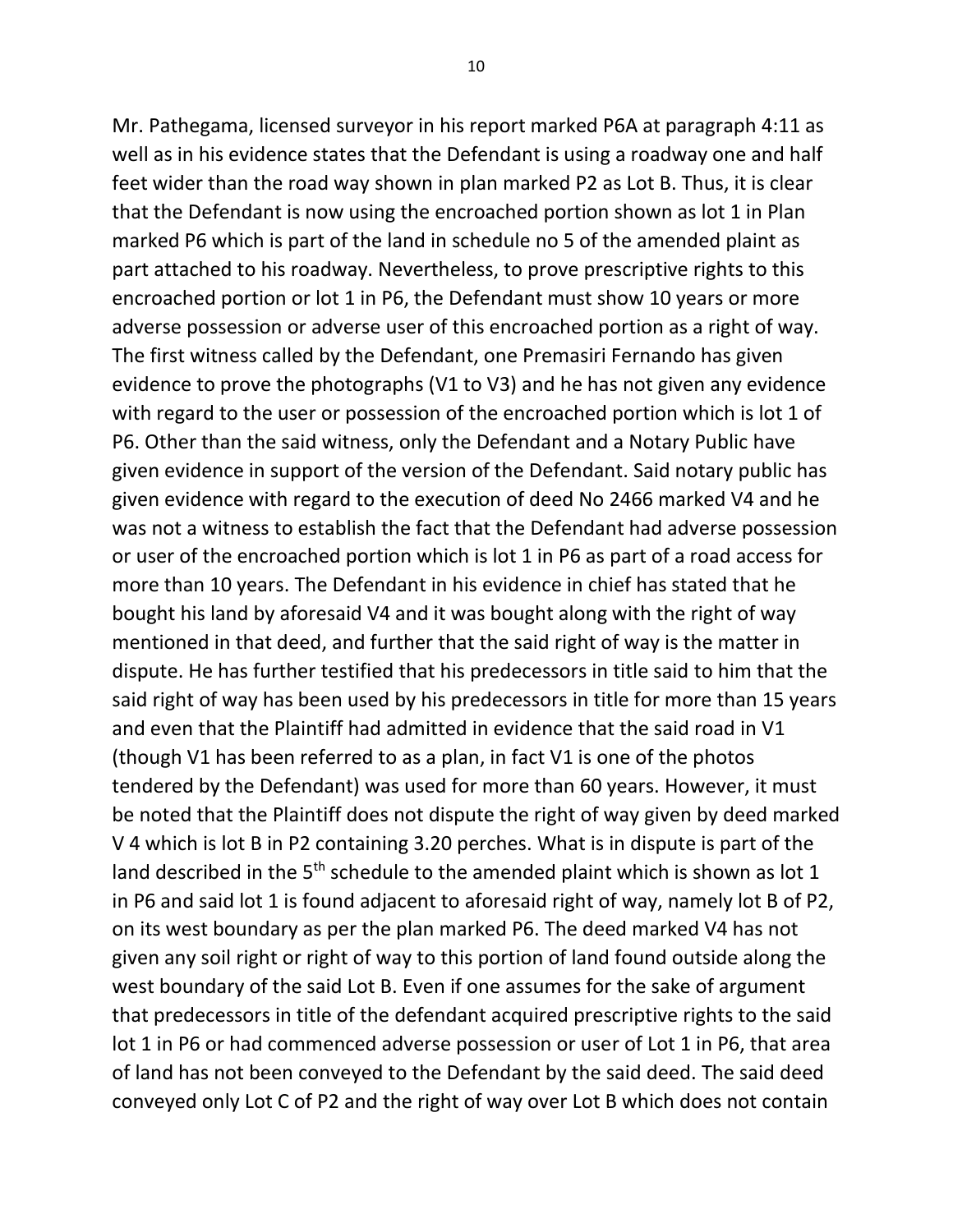the area that falls within Lot 1 of P6 as established by the evidence of T. D. K. R. P. Pathegama. Therefore, the Defendant cannot get the benefit of the possession or adverse user of his predecessors in title, if there was any such possession or user by them with regard to lot 1 of P6, which is situated outside the boundaries of Lot B of P2. On the other hand, no predecessor in title to the Defendant was summoned to give evidence to state that they had prescriptive rights, or had adverse possession or user of the Lot 1 in P6 and conveyed those rights to the Defendant. The deeds marked as P9 and P10 during the cross examination shows that even the predecessors in title of the Defendant had their right of way only over Lot B of P2 which Lot B does not include Lot 1 of P6. It can be observed that in V4 which was executed in 2008, east boundary of lot C in P2 which is Lot B of P2 has been described as a 10 feet wide road but when it described the right of way which is Lot B in P2 in its second schedule has not indicated it is a 10 feet wide road way but the extent has been given as 3.2 perches. However, in P9 which was executed in 2007 by the Defendant's predecessors in title, the east boundary of lot C has not been described as a 10 feet wide roadway. Even in P10 which was executed in 1968, east boundary of lot C has not been described as a 10 feet wide road. Both these P9 and P10 deeds described Lot B in their second schedule as a right of way of 3.2 perches but not as a 10 feet wide roadway. Mr. Pathegama, Licensed Surveyor through his plan and report marked as P6 and P6A and his oral evidence has established that in fact Lot B in P2 is a right of way of 3.2 perches with a width of eight and half feet and with the encroachment of the portion shown as lot 1 in his plan marked p6, it has become 10 feet wide. Since this right of way has not been described as a10 feet roadway in marked deeds written up to 2007 and such description is only found in the deed V4 which was written in 2008 in describing the east boundary of Lot C in P2, it is more probable that the encroachment could have taken place close to the date of V4. However, the Defendant has not led any evidence of a predecessor in title to show that one of them encroached lot 1 in P6 or had adverse possession or user of that portion.

The Defendant has acquired title to Lot C and the right of way over lot B of P2 only in January 2008. He has admitted in evidence that he did not use this right of way for 10 years. The Plaint in this case was filed in April 2009. Hence, the Defendant has not placed sufficient material before the learned District Judge to prove on balance of probability that he has prescriptive rights to the said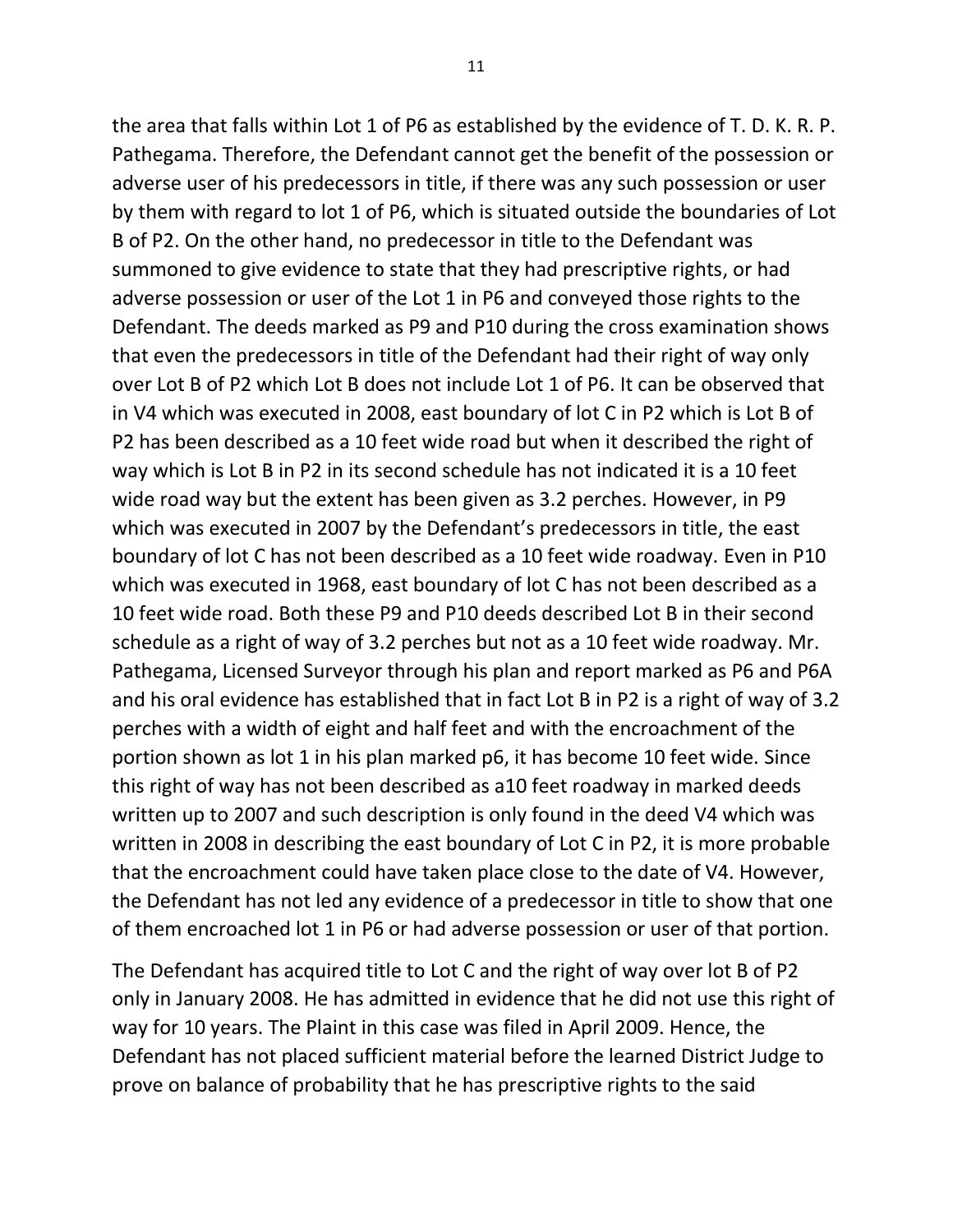encroached portion shown as lot 1 in P6. Therefore, this court cannot be satisfied that there were sufficient materials before the learned District Judge to hold that the Defendant and his predecessor have prescribed to a 10 feet wide Road and/or that the Learned High Court Judges failed to realize that the learned District Court Judge was erred in evaluating evidence in that regard.

For the foregoing reasons, the question of law allowed by this court has to be answered in the Negative.

However, this court observes that both the parties have made certain legal submissions in their written submissions that do not directly fall within the ambit of the aforesaid question of law allowed by this court and they are discussed below.

The Defendant in his written submissions quoting the following paragraph from **Kathirathamby V Arumagam 39 C L W 27** try to argue that the Plaintiff failed in proving that he was ousted from possession and, as such, his action filed as a *rei vindicatio* action must fail.

# (quote)

"*When a person institutes an action asking to be restored to the possession of the land from which he has been forcibly ousted, the onus of proving ouster is on him. As the plaintiff has failed to prove ouster in this case, it must be necessarily be assumed that the possession of the defendant is lawful*." (unquote)

The above quoted paragraph indicates an alleged cause of action based on an ouster from possession of the plaintiff and the failure of the plaintiff since he failed to prove his cause of action but it does not indicate that proof of ouster as a necessary ingredient of a *rei vindicatio* action.

The Plaintiff in his written submissions has quoted **Wille's Principles of South African laws (9th edition-2007) at pages 539-540** as follows;

"*To succeed with the rei vindicatio, the owner must prove on balance of probabilities, first, his or her ownership in the property. Secondly, the property must exist, be clearly identifiable and must not have been destroyed or consumed. Thirdly, the defendant must be in possession or detention of the thing at the*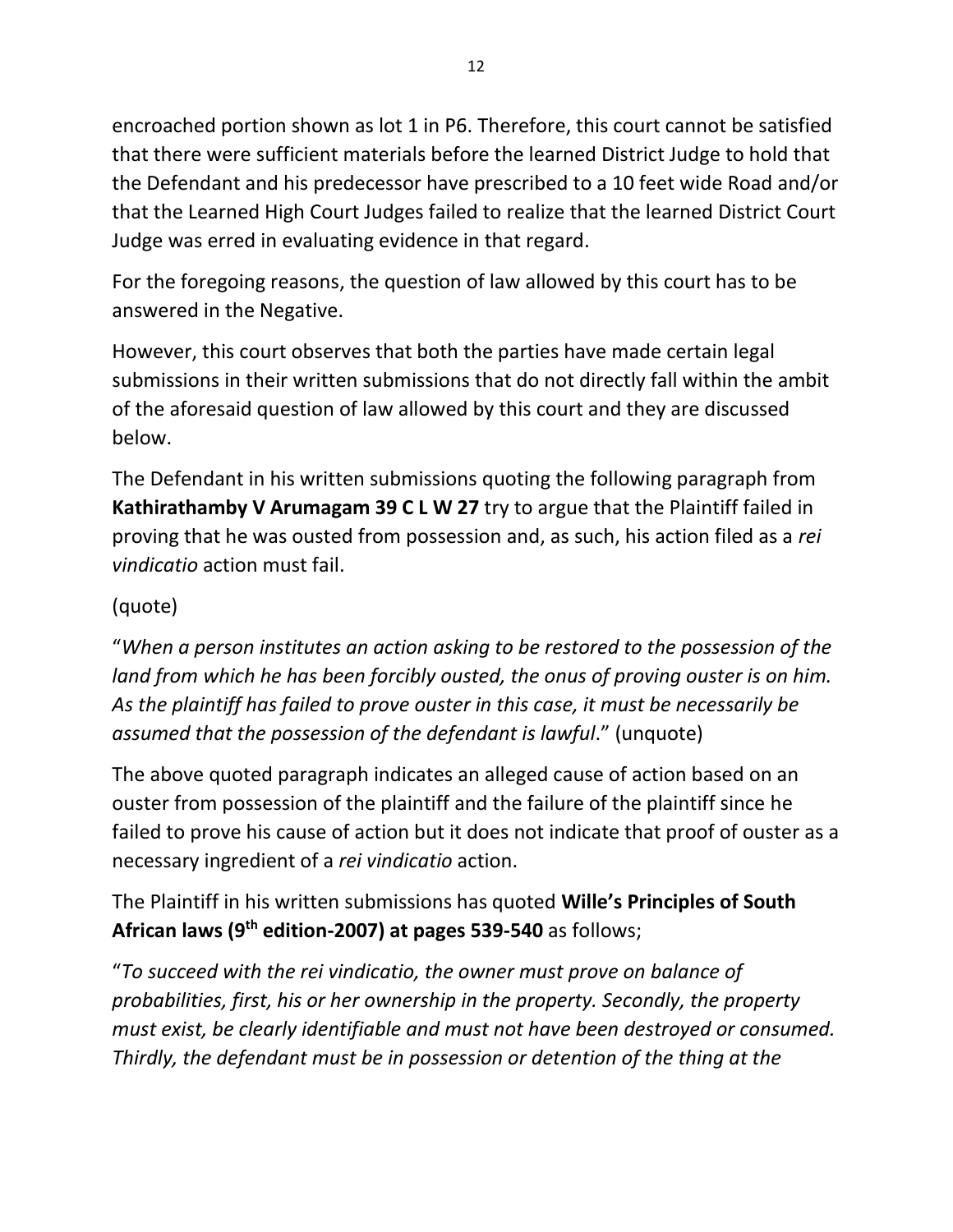*moment the action is instituted. The rationale is to ensure that the defendant is in a possession to comply with an order for restoration."*

A *rei vindicatio* action was described by Voet as follows;

"*From the right of ownership springs the vindication of a thing, that is to say, an action in rem by which we sue for a thing which is ours but in the possession of another"* <sup>1</sup>

It is well established in our law that what is necessary to be successful in a *rei vindicatio* action is the proof of title to the property and that the defendant is in the possession of it. <sup>2</sup> Even an owner with no more than a bare paper title (nuda Proprietas) who has never enjoyed possession could lawfully vindicate his property subject to any lawful defense such as prescription.<sup>3</sup>

On the other hand, the Defendant admits that he unlawfully seized a portion of the Plaintiff's property during his cross examination at page 191 of the brief. The Plaintiff's case as elicited by the issues is that whether the Defendant has grabbed a portion of his land which is described in the  $5<sup>th</sup>$  schedule to the plaint. In this context, the argument of the Defendant that ouster is not proved and the case of the Plaintiff must fail holds no water.

In the written submissions filed on behalf of the Defendant, there is an attempt to indicate that the action that should have been filed by the Plaintiff was an actio negotoria to get a declaration that the property is free from a servitude. As indicated above, this also does not fall within the scope of the question of law allowed by this court. It must be noted that the Plaintiff does not dispute the right of way of the Defendant over lot B of plan marked P2. Same incident may give rise to different causes of action. The Plaintiff's position in the plaint was that there is a right of way given to Lot C in P2, the Defendant has encroached and seized a portion of his land and prepared a plan accordingly. Whether the intention of such encroachment was to expand the right of way or to claim soil rights to the

<sup>1</sup> Voet 6.1.2.

<sup>&</sup>lt;sup>2</sup> Leisa and another Vs Simon and another (2002) 1 Sri L R 148, Pathirana V Jayasundera 58 NLR 169, Luwis Singho Vs Ponnamperuma (1996) 2 Sri L R 320, De Silva V Goonetileke 32 NLR 217, Abeykoon Hamine V Appuhamy 52 NLR 49

<sup>3</sup> Jamaldeen Abdul Latheef and another V Abdul Majeed Mohamed Mansoor and another, S.C Appeal No. 104/05 decided on 27.10.2010, Punchi Hamy Vs Arnolis (1883) 5 S.C.C160, Allis Appu Vs Endiris Hamy (1894) 3SCR 87, Appuhamy Vs Appuhamy 3 S.C.C 61